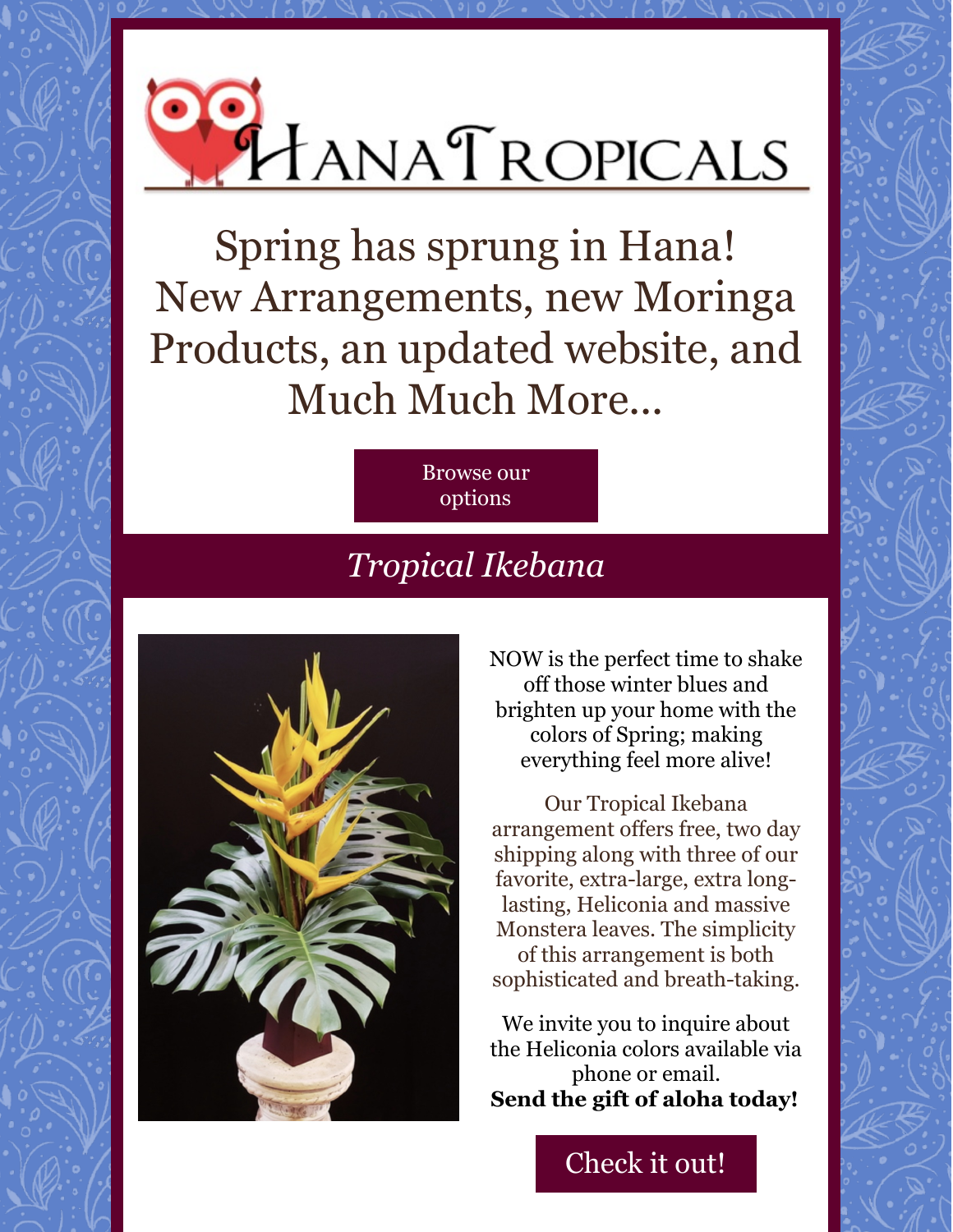We are very proud of our Ikebana flower arranging style, which we use for many of the arrangements that we ship nationwide. Ikebana is the ancient Japanese art of flower arranging, and the name comes from the Japanese ike, meaning 'alive' or 'arrange' and bana meaning 'flower.'

Contrary to the popular symmetrical way of arranging flowers in a vase, Ikebana arrangements look different from various angles, and follow a formula in which stems are cut at specific lengths. Ikebana is seen as more than decorative. This is a spiritual process that helps one develop a closeness with nature and merge the indoors and outdoors.

> More about our Ikebana [Arranging](https://www.ftd.com/blog/design/ikebana) Style

## **Tillandsia - Tell Me About It**

Tillandsia, most commonly known as air plants, thrive in Hana-almost anywhere, actually- and are the largest genus of the bromeliad family (which includes pineapples!) Tillandsia are hearty and will propagate and thrive as long as they have light, air circulation, and water in the air. Add one to your next arrangement order or order a box of them on their own! They make fabulous decorations and displays.



Check out our [Tillandsia](http://hanatropicals.com/tillandsia-airplant/)

## *Employee Spotlight: Marissa!*

Marissa comes to us from Minnesota, and boy are we thankful to have her here! She wears many hats throughout the day here at Hana Tropicals, including sorting and arranging our flower harvest daily, upgrading our flower displays throughout our warehouse, and focusing on tillandsia (air plants) in the nursery - making sure they are thriving.

Her favorite thing to do on days off is walking to the peaceful Hana Bay to read on the rocks and watch the waves, then do some snorkeling! Her favorite flower at Hana Tropicals is the beehive ginger and when asked about her favorite type of work at HT, she says that every single task is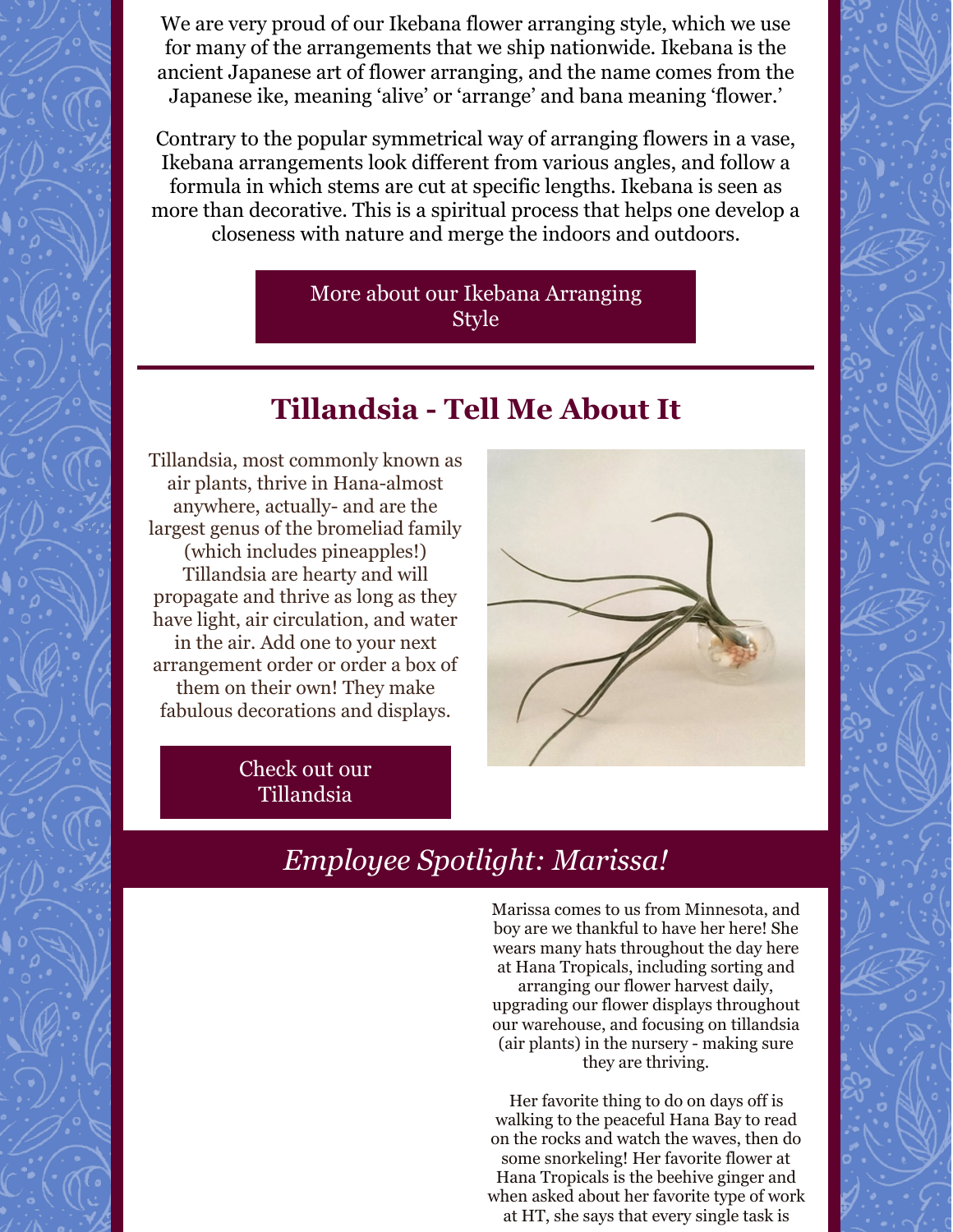

interesting but that harvesting is the highlight of her day. She loves seeing the different plants at different stages of their life cycle and learning how to identify when the flowers and greenery are at their prime for harvesting.

Thank you Marissa for all that you do! We love you!

## **Stay tuned! Exciting new products coming your way!**

As many of you know, we love our abundance of moringa trees and are always thinking of new ways to share this nutrient packed and delicious plant!

(1) Moringa SOAP is coming your way shortly- an all natural, organic way for you to soothe and clean your skin with this powerhouse of a plant. The benefits to your skin are endless.

Available on our website soon! (2) We are presently experimenting with new Moringa TEA combinations to excite the taste buds. Tanner is working wonders with our moringa tea future!

(3) Also, watch for new packaging on our Moringa Smoothie Powders. It's beautiful!



2019 has brought copious rain and colder weather than usual, but that won't stop us from basking in mother nature's beauty and the creativity of our team!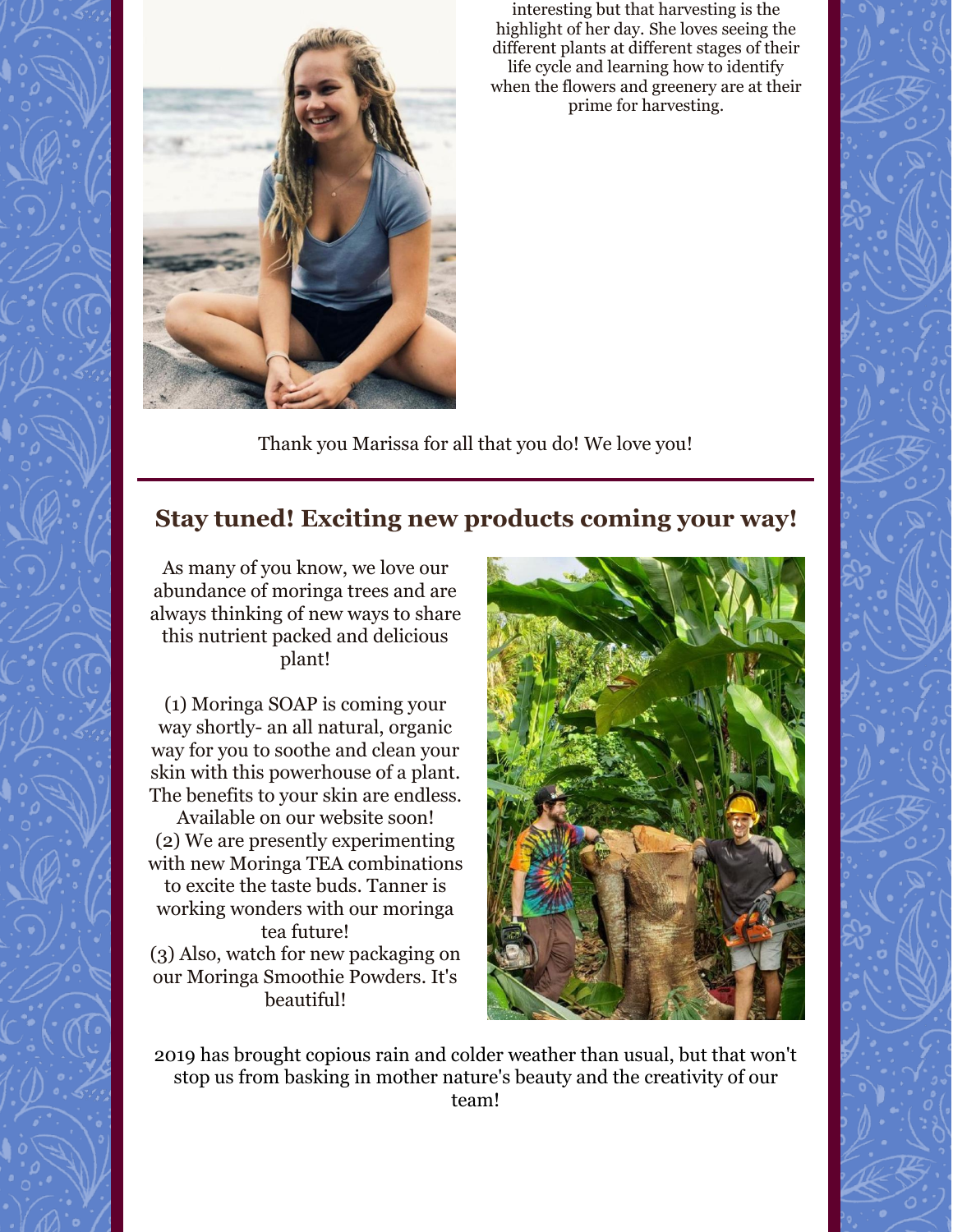

Farm life at Hana Tropicals is bustling along as usual! We are so excited for the rainy season to be over, although this winter was so wet we were able to spend a lot of time in our orchid house and work on planting dozens of new orchid varieties around the farm.

We're also trying log inoculation for shiitake mushrooms and working on a bunch of new products for our kiosk and website! 2019 has already been so exciting for us here and we can't wait to see what else is in store. We hope next time you're in Hana you'll stop by to say hello!



Do you have a gorgeous photo of your tropical flowers to share with us?